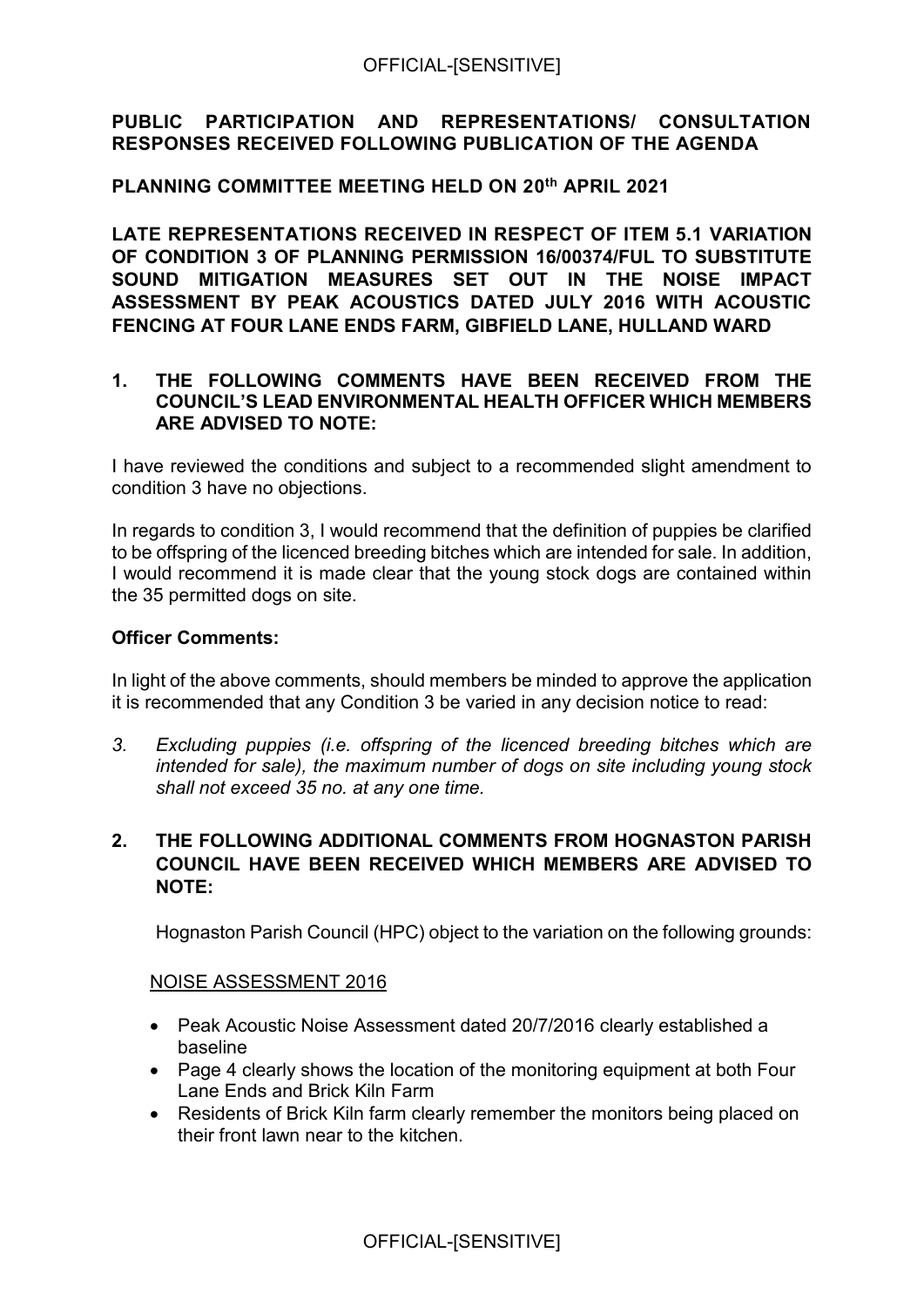• The results of the report clearly identified that the dB readings were in excess of BS 8233:2014: and further measures were recommended to reduce the level of noise

## NOISE ASSESSMENT 2020

- Spire Environmental Noise Assesment dated 26/10/2020 documents dB results post installation of acoustic fencing at Four Lane Ends
- Page 6 clearly shows the location of the monitor equipment for Four Lane Ends and Brick Kiln Farm
- The monitor for Brick Kiln Farm was placed in a different location to that used to create the original baseline - ie it has been placed away from Brick Kiln Farm, in the verge right next to the road

## **OBJECTION**

- By placing the monitoring equipment used in the 2020 noise assessment in a completely different location it invalidates the use of the original baseline as a comparison.
- Results of this assessment cannot be compared to the baseline documented in 2016 to establish what decrease, if any, has been achieved by the installation of the acoustic fencing and if any decrease in dB meets BS 8233:2014:
- The location of the 2020 monitor placed next to the highway means that traffic noise will now be included in the readings. Traffic noise will not have been included in the original baseline.
- In order to draw a more accurate conclusion the monitoring should, as near as possible, be carried out so that it replicates the original monitoring which established a baseline.
- HPC are of the opinion that to conclude that Brick Kiln Farm is not impacted by noise from the kennels is an incorrect decision as the two assessments are not representative of each other.

Please also note that Hognaston Parish Council received a complaint about the noise earlier this year. Also, Derbyshire Dales District Council (DDC) do not seem to have any record of complaints since November 2019, however, local residents have confirmed to HPC that they have made complaints via email and telephone and they are concerned that these complaints do not seem to have been captured and recorded by DDDC.

# **3. THE FOLLOWING COMMENTS FROM ATLOW PARISH COUNCIL HAVE BEEN RECEIVED WHICH MEMBERS ARE ADVISED TO NOTE:**

*Members who have not been involved with previous applications from this premises will be unaware of the history. I therefore attach a brief timeline of events concerning complaints about noise and planning applications since 2012 and would wish to make the following comments:*

## *The Noise Nuisance*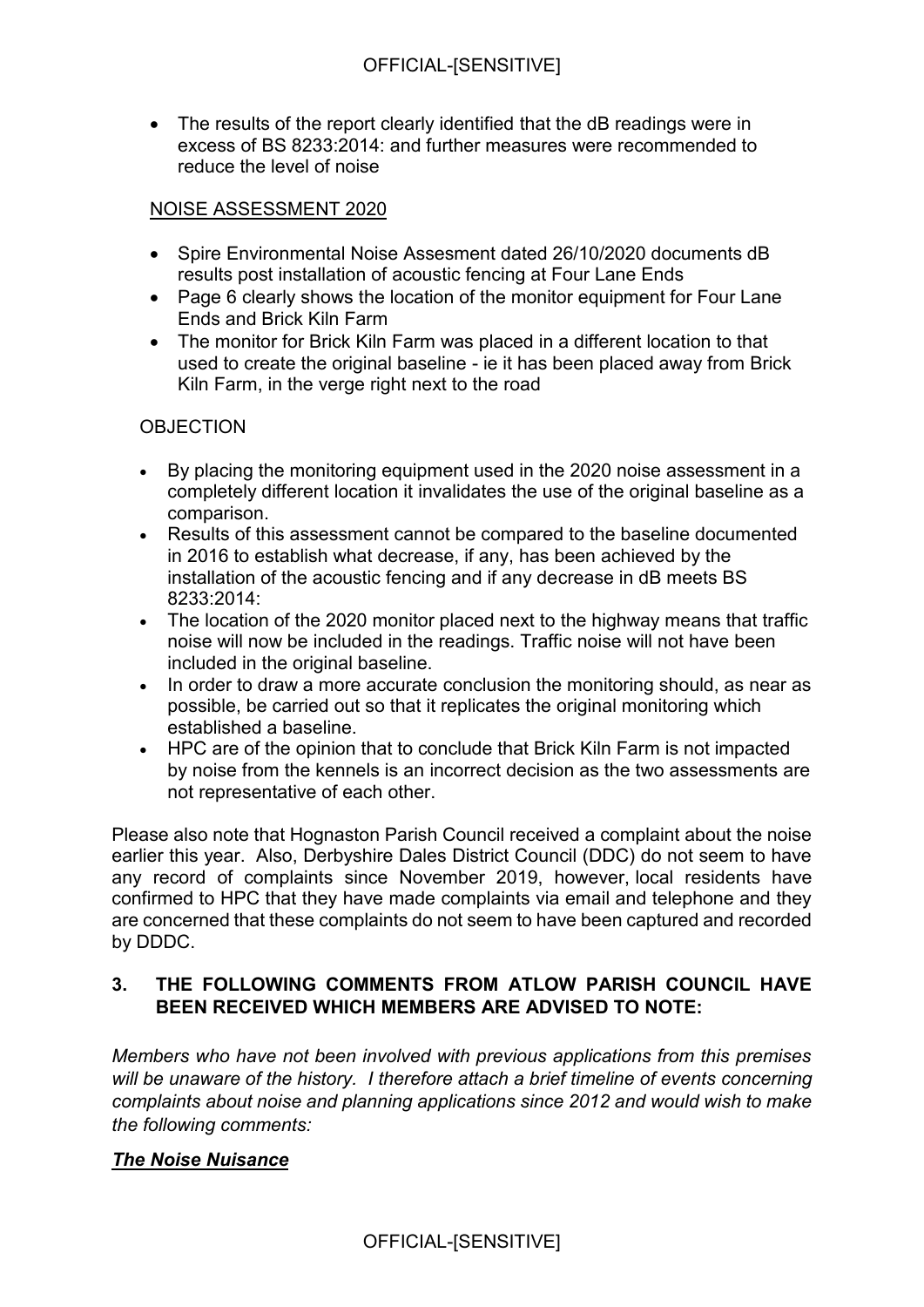- *1. It is absolutely critical to understand that the noise nuisance from dogs at Four Lane Ends Puppy Farm has always been sporadic and unpredictable. It may occur for several hours, days or even several weeks, sometimes with barking starting early in the morning and going on until late at night. There are also periods of days; weeks; and even months with little or no noise.*
- *2. The above pattern of the disturbance, combined with the small number and high workload of Environmental Health Officers; and a single noise monitoring machine for the entire District which has to be operated by hand and has not always been reliable, has made it very difficult to collect sufficient evidence of Nuisance to persuade the Environmental Health Department (EH) to proceed with enforcement action.*
- *3. It took over 3 years to gather the evidence EH required to issue a Noise Abatement Notice. 4 more years have passed without getting the evidence they require to take Court Action, which I understand would be the next step.*
- *4. However, on the many occasions in the last 9 years that the noise has been severe, a group of the nearest neighbours have been caused serious nuisance; stress; and loss of amenity. THIS IS STILL HAPPENING.*
- *5. Whilst many Atlow, Hognaston; and Hulland residents report hearing the barking, (and have been especially irritated by it while they have been at home more during the pandemic), the most severe disturbance is caused to the residents of two houses in Atlow, - Brick Kiln Farm and Orchard View, - we believe probably due to their position and the prevailing wind. The occupants of these premises, Mr & Mrs Hutchinson; and Mr & Mrs Sheffield; are all elderly and some are in very poor health.*

# *The Failure to Meet Conditions*

- *1. Planning Permission with Conditions was granted by Committee in May 2017 (for dog breeding; dog boarding; and business use); and in March 2018 (to vary 2 of the 2017 conditions to allow cat boarding instead of dog boarding). I attach the Decision Notices following both of these meetings which list all the conditions.*
- *2.* **NONE** *of the time-limited conditions specified in either of these approvals have been met.*
- *3. One of the specific prohibitions (that the replacement 15 kennel block should never house breeding dogs and could only house boarding dogs or cats after DDDC's written approval of the necessary alterations) has been directly broken by the housing of boarding dogs in the kennels during the last 2 years. The use of the 15 kennel block was reported to EH by residents in 2019, (not discovered by any Regulatory Service Officers as part of compliance inspections.)*
- *4. The applicant informed the Planning Department that they only housed dogs in the 15 kennel block after the acoustic fence was erected, but they had not arranged the necessary independent assessment or received DDDC's written approval as specified in the conditions from 2017 and 2018.*
- *5. The Cat Boarding Plan has never been implemented – could it possibly have been introduced as yet another a delaying tactic in the long history of obstruction and obfuscation by the applicant in this case?*

## *The Effectiveness of the "Acoustic Fence"*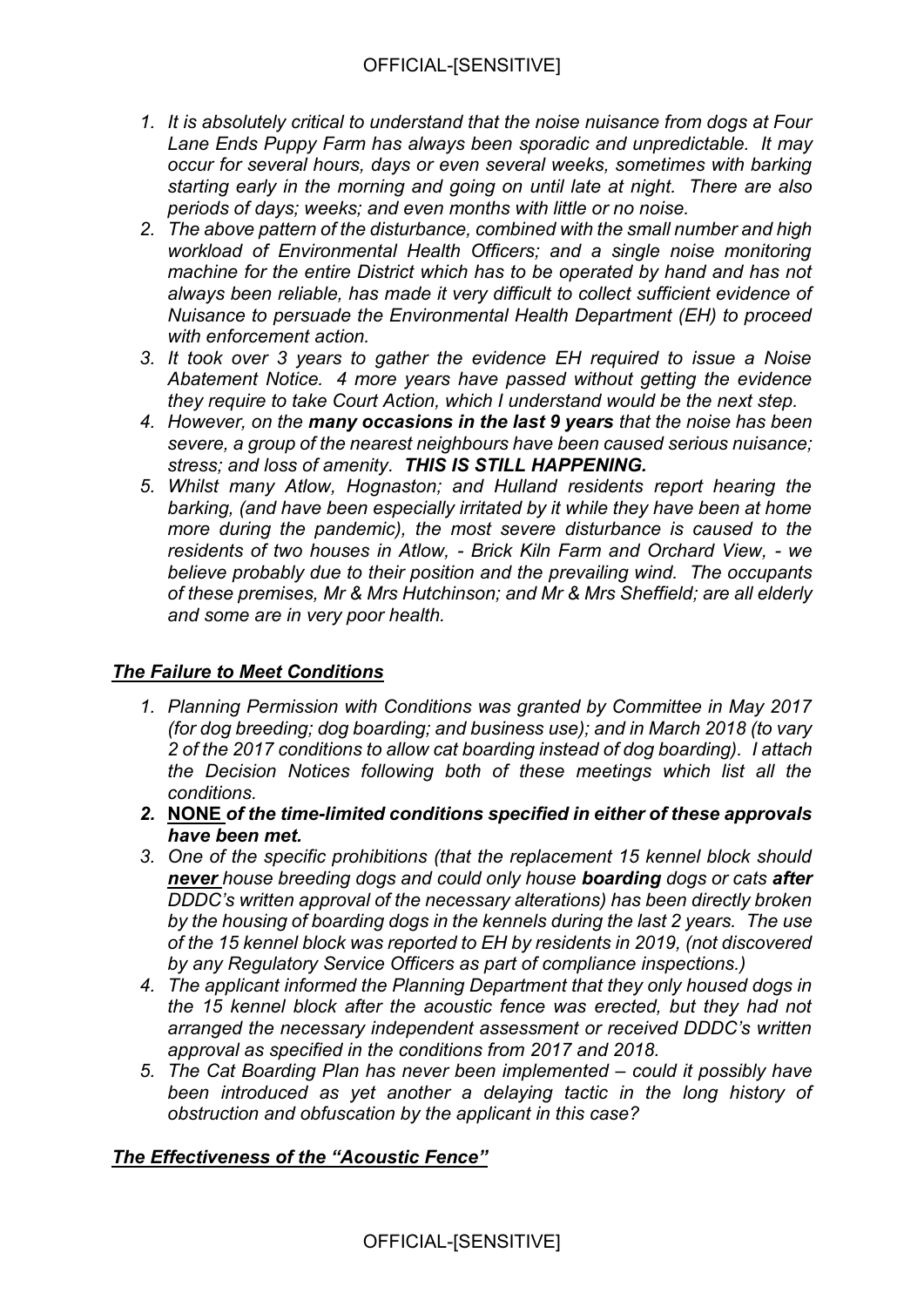- *1. Mrs Dawn Lewis, on behalf of Hognaston Parish Council has submitted a detailed and vital account of why the October 2020 Noise Impact Assessment is completely unreliable due to the inappropriate siting of the sound recorder near Brick Kiln Farm. It is most regrettable that this situation was not addressed by the EH Officers in their scrutiny of the Assessment.*
- *2. The Officer's Report for the next Planning Committee Meeting this Tuesday, 20th April 2021, states that there was one report of noise from the site towards the end of 2019, (this was from Mrs Hutchinson on 15th November and pointed out that dogs were being kept in the prohibited kennels). The Officer's Report goes on to say that there have been no reported incidents of noise since. THIS IS NOT TRUE:-*
- *3. Following a fairly quiet spring and summer in 2020, the noise was bad from the autumn and has continued, sporadically as usual, ever since. Mrs Hutchinson made several complaints by email and received at least one reply explaining that EH Officers were working from home due to the pandemic. Mr Sheffield made several calls to the EH Department, leaving voice messages to which he received no response. I myself mentioned this lack of response and the ongoing noise nuisance over the telephone to you personally on at least two occasions over the winter of 2020/2021. If these messages were genuinely lost during the pandemic we can only urge the EH Department to implement more safeguards for complaints submitted by email or voicemail when Officers are not in the office. However, these residents should not suffer because of these failures, and false information cannot be presented to Committee.*
- *4. Therefore, the acoustic fence does NOT provide suitable attenuation in relation to all dog kennel buildings. Indeed, the noise since autumn 2019 has been so loud that it specifically alerted Mrs Hutchinson to the fact that dogs were being kept in the prohibited kennels.*

## *Other Issues from the Current Application*

- *1. The Officer's Report clearly states (7.1) that the purpose of this application is to "regularise" the fact that dogs have been kept in housing that had been specifically prohibited by the PP granted in 2017. Regulatory Services have known that this was the case since November 2019. Mr Braund told me in an email dated 3rd December 2019 that he hoped the matter would be addressed by the January 2020 Planning Committee, - this process has actually taken 15 months! WHY WERE THE APPLICANTS ALLOWED TO CONTINUE USING THE PROHIBITED KENNELS IN THE INTERVENING PERIOD BEFORE THE MATTER COULD GO BEFORE THE PLANNING COMMITTEE?*
- *2. The Officer's Report states (7.10) that the conditions imposed on earlier permissions will have to be re-stated. THIS RELATES TO UNFULFILLED CONDITIONS GOING BACK TO MAY 2017, WHICH WERE RE-STATED IN MARCH 2018. HOW MANY TIMES ARE CONDITIONS GOING TO BE RE-STATED AND THEN IGNORED?*
- *3. The Officer's Report states (7.10) that the existing licence, issued in September 2020 (at a time when EH Officers were apparently unable to respond to complaints!) – is for a maximum of 30 breeding bitches and 4 stud dogs. Although the numbers of dogs specified has varied over the years, there has always previously been an allowance made for young pre-breeding*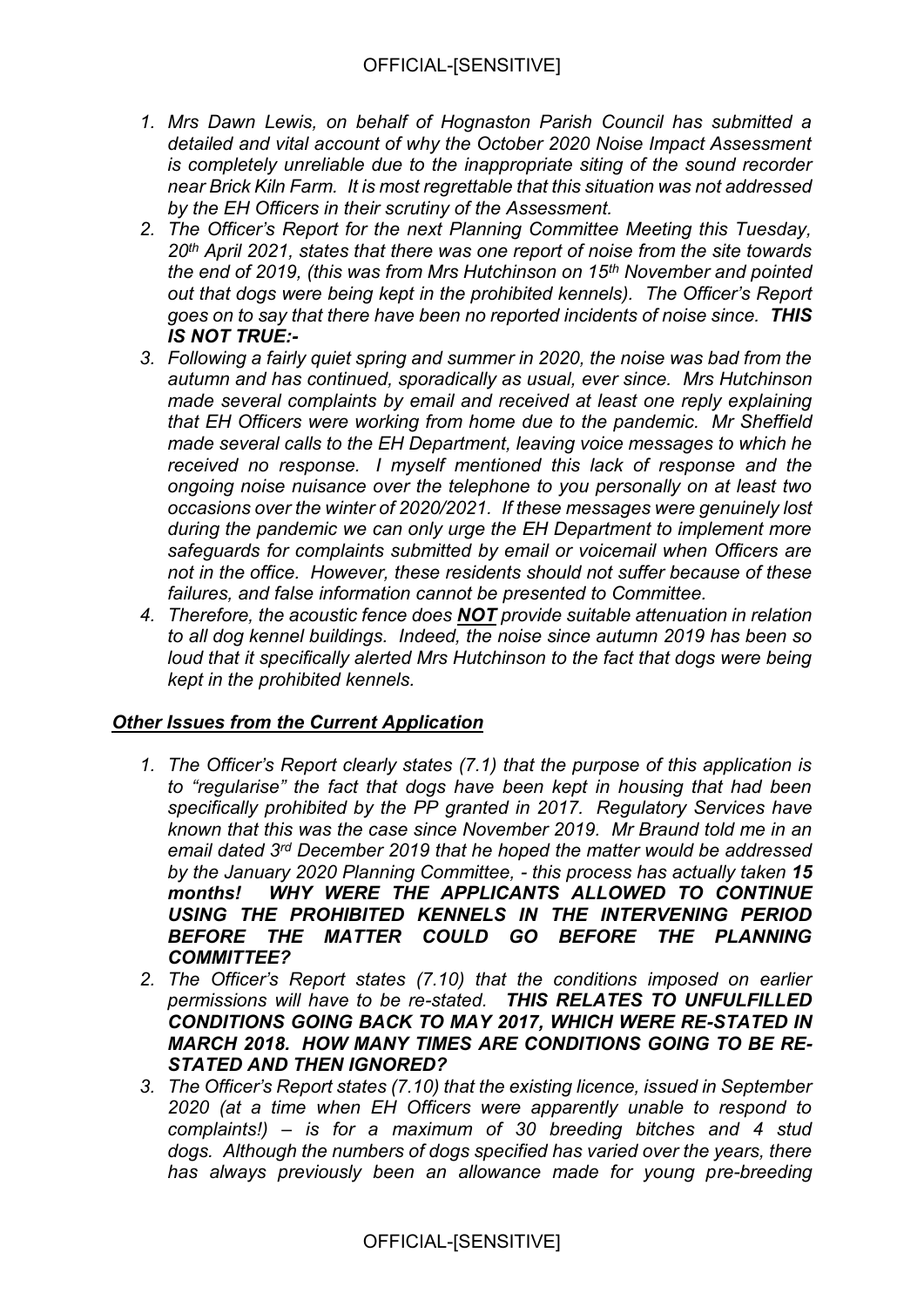*stock. Clarification is needed on whether these young bitches are included within the 30 and the impact that any dog boarding would have on these numbers if it ever takes place.*

*4. The Officer's Report (7.12) states that "Subject to controls remaining in place relating to the use of the buildings, dog numbers, its management and retention of the acoustic fence during the operation of the site for the kennelling of dogs, it is recommended that the application be approved." HOW ON EARTH CAN THE COMMITTEE HAVE ANY CONFIDENCE THAT ANY OF "THE CONTROLS WILL REMAIN IN PLACE" WHEN NOT A SINGLE ONE OF THE CONDITIONS SET OUT AS PART OF THE PP GRANTED IN 2017 HAS YET BEEN DISCHARGED?*

**COMMENTS RECEIVED RE: ITEM 5.3 – PLANNING APPLICATION FOR A CHANGE OF USE OF HAIRDRESSING SALON WITH RESIDENTIAL ACCOMMODATION TO HOUSE IN MULTIPLE OCCUPATION (USE CLASS C4) AT 50 WELLINGTON STREET, MATLOCK**

Two emails have been received from Mr P Branford of 3 Oldfield Villas on the 11<sup>th</sup> and 18<sup>th</sup> April 2021 which are included below:-

I write in response to the Officers Report submitted to the planning portal on 09th April (20/01165/FUL) and wish to request clarification on some of the information in the report, for myself and for the Committee.

Firstly paragraph 2.2 states *'The existing storage building would be used for bin storage and the existing outbuilding for cycle storage.'* 

You seem to imply there are two separate buildings available for storage, one for bicycles and one for waste. However, the plans show just a single out-building. Is it the case that both waste and bicycles are to be stored this single out-building? When you visited, you informed us that you would be requesting the dimensions of the "cycle store" as they had been requested by a councillor. These are still not included in your most recent report, can you please advise the committee on these measurements, and whether it is a sufficient size to store waste and bicycles?

Secondly paragraph 7.11 states *'The National Planning Policy Framework advocates the development of under-utilised buildings…'.*

I am unsure why this is relevant as the current premises is an occupied residence and a salon business. The definition of an under-utilised building is *'a building that is vacant or mostly vacant'.* 50 Wellington Street is neither of these.

Of course, we are aware that the business has not been able to open due to Covid 19 restrictions but according to the salon's own website they are reopening on April 12<sup>th</sup> as per the easing of these restrictions. As this premises has been an operational salon for nearly 30 years and a family home this does not meet this definition of an underutilised building and clearly shows its current usage is a viable option for the property. I fear your comment leads the committee to believe otherwise.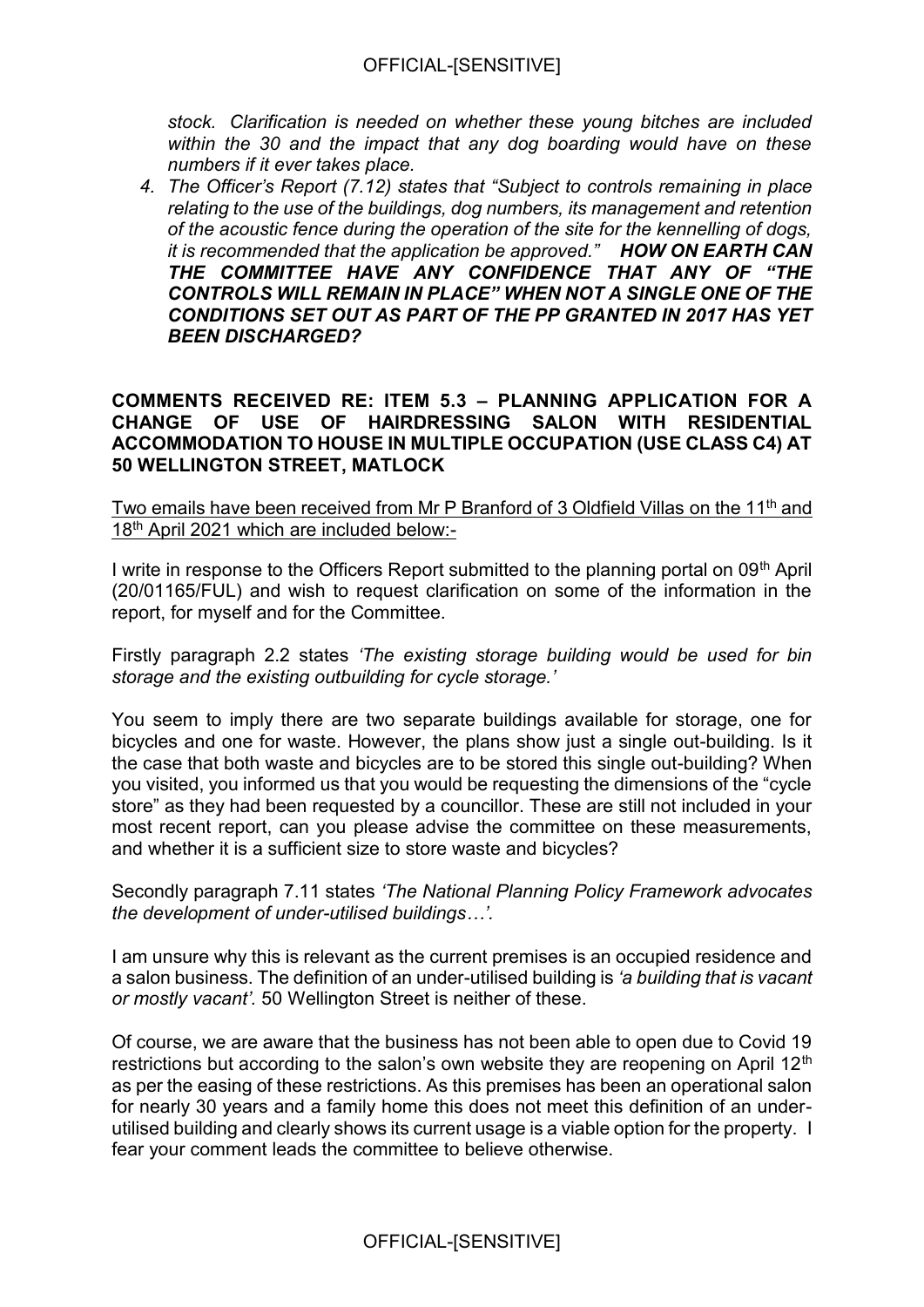Please can you clarify the above points prior to the Committee hearing on the  $20<sup>th</sup>$ April to ensure fair and accurate information can be assessed by all, leading to an informed decision by the Committee.

From our initial planning objections both in writing and during the last meeting we feel that adequate solutions to the issues raised have not been provided. These issues all support our statement that the proposed change of use of this building, in this specific location, is not suitable. These are as follows –

- o Loss of amenity in outdoor spaces due to noise. Regular noise generated by 4 unrelated people does not equate to that of one family. Noise levels are already amplified by the close proximity of the buildings. We appreciate the recommendation by the planning officer but we are unsure how it is possible to stop noise leaving the property.
- o Loss of amenity in outdoor spaces due to potential odour and pests caused by unclear plans for waste management for waste of 4 **unrelated** residents, metres from our properties on a south facing "terrace".
- o Loss of amenity in outdoor spaces due to overlooking. We do not dispute that a relationship already exists, however occupation by 4 unrelated individuals rather than one family changes this relationship, increasing overlooking.
- $\circ$  Loss of amenity due to reduction in available parking. At the last meeting this was discussed from a Highways point of view and was not address as a loss of amenity. A reduction in customers during opening hours does not equate to several new permanent residents, which will make parking difficult **at all times**.

In addition, we have pressing concerns regarding the accuracy of the information that the committee is being provided with and these appearing to have not been verified by the planning officer. For example, the "cycle store" being too small to hold bicycles, the rooms too small to hold all the proposed furniture, the building being wrongly described as currently under-utilised and the wall to combat overlooking being previously described as 'high' in fact being only 1m tall.

The Local Plan (paragraph 4.12) says "Inappropriately located new development can have unsustainable consequences" so care must be taken when addressing the development needs of Derbyshire Dales and efforts should be made so that "community well-being is addressed", I think you will see below that we have many concerns not only for our immediate community but for the future of Matlock. We feel that during this process the emphasis has been on whether this application can be accepted, with seemingly no thought on whether it should be, and it is the latter that will dictate how Matlock not only recovers from the current pandemic, but also how it keeps its identity of being a thriving, historical town.

In lieu of the Committee being able to make a site visit, the information you are being shown by the planning officer is all you have to make your judgement on, which at the time of the first hearing did not even include any photographs from the point of view of the surrounding properties. We are fully understanding of your decision to defer until you were given more detailed information, as it is the integrity of the Planning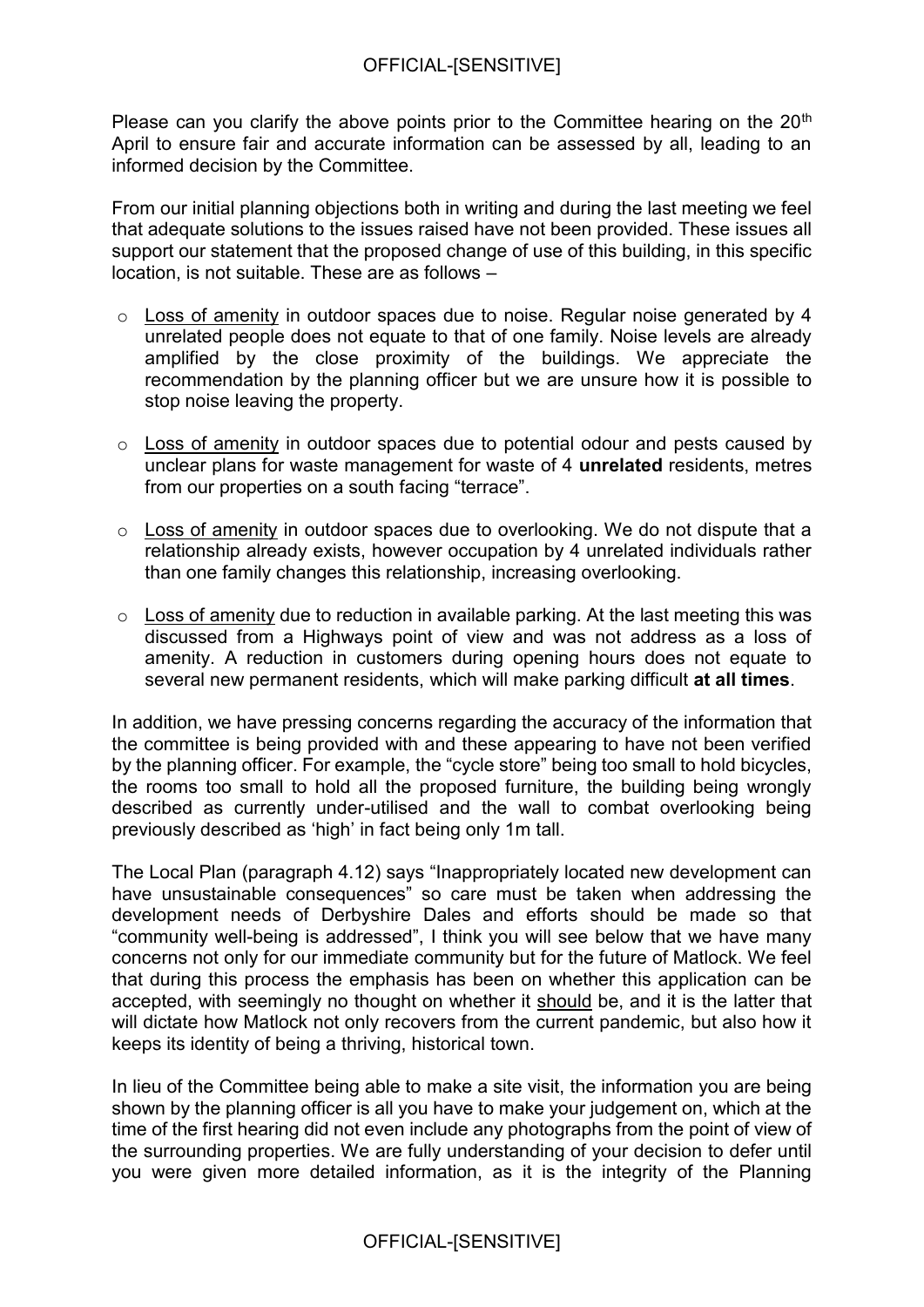Committee that is at stake. We are very confident that if a site visit could take place and the Committee had their own first-hand information of the site in addition to the report, you would be in agreement with all the speakers at the last hearing having gained a clearer understanding of the unsuitability of the site.

We feel that the planning department had long ago made up their mind to approve this application, as the development looks to tick several boxes specifically for that of affordable accommodation and sustainability, yet information on how this would be delivered is lacking and details provided have not been checked. We do not want you to make your decision based on inaccurate information and be responsible for a legacy of inappropriate housing.

The proposed "cycle store" implies that they are trying to reduce the reliance on the private car, something which we see is outlined favourably in the Local Plan. The proposed "cycle store" is not big enough to hold an adult bike. This is based on measurements that have been taken from the applicant's scale plans as these measurements were never provided, even after they had been requested, presumably as they would highlight this failing. The lack of facilities for storing bikes and challenging gradient further increases the need for any tenant to own a car, the lack of parking in the area even caused the planning officer to be late for our meeting.

The planning officers second report states "The existing storage building would be used for bin storage and the existing outbuilding for cycle storage". On the plans there is only one building on the "terrace" so the cycle store and the waste store are one and the same building. We feel this sentence from the report is very misleading for the committee. We emailed the planning officer to clarify this for you with no response or obvious amendment to the report. This single outbuilding that measures approximately 1.2 x 1.1 metres, is to be housing all waste as well as bicycles for four residents. We would question whether this is the "adequate bin storage" requested by Environmental Health.

The property is described in the report as an under-utilised building it is currently occupied as a private residence and as of  $12<sup>th</sup>$  April, in line with the easing of Covid restrictions, the business is operational. By definition it is not under-utilised, so should not be used as a reason to approve this change of use.

Changing the use of this building sets a precedent for any businesses in Matlock that have been impacted due to Covid restrictions. If more businesses are changed in to HMOs rather than being encouraged to be taken over as existing retail units, the shops and amenities that the planning officer uses as being a positive for the location of this development, will no longer be available to support the community, ironically making Matlock less sustainable. We are aware there are plans to turn 54 Wellington Street (next door to salon) to a similar arrangement if this planning application is approved.

As a sustainability professional I am disappointed with the planning departments missuse of the word sustainable. This particular building is no more sustainable than anywhere else in Matlock. It can be argued that it is actually less sustainable due to its challenging position, distance from services in town, in addition to discrimination against anyone with a disability or lower skilled jobs in favour of professionals.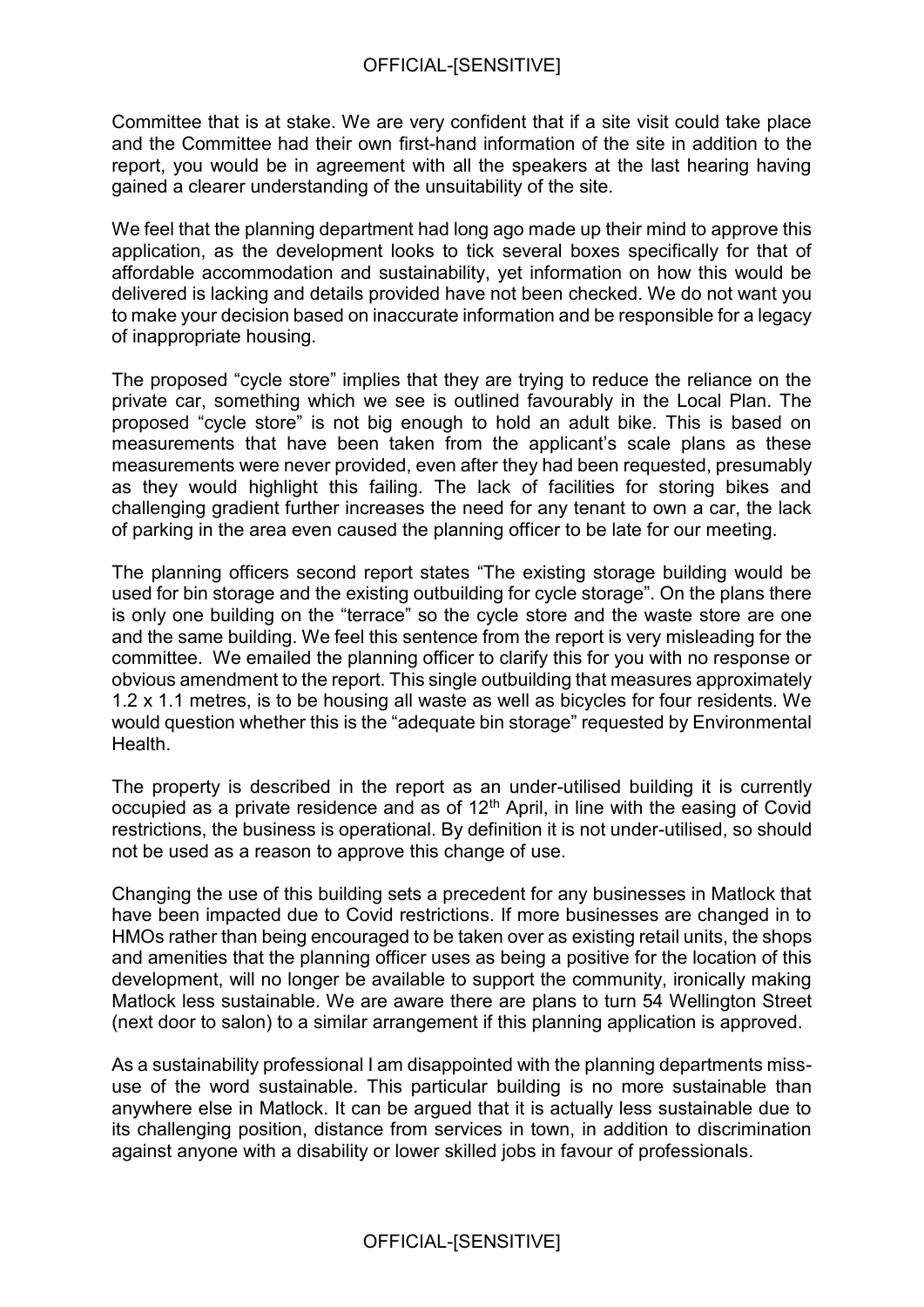There may be no minimum room sizes laid out in legislation for an unlicensed HMO, but this should not mean that we dictate that people should have to live in small, cramped rooms, which are not large enough to fit in all the furniture suggested by the applicant to make their proposed accommodation sound appealing, again something that was not verified by the planning department. Policy S1 of the Local Plan states DDDC should be "Seeking to secure developments which provide a high standard of amenity for all existing and future occupants".

With all these issues, it is very possible that a currently occupied family home and business premises will be turned into cramped bedsits which will be unappealing to live in for a large portion of the residents of Matlock and will become the under-utilised building that the planning officer claims it already is.

We feel like objectors to planning applications are being vilified and seen as people objecting for the sake of being a nuisance to the process, rather than because we have concerns about possible effects on our community based on our own experiences of living in the area set to be affected. We do not appreciate seeing obvious attempts to influence the Committee, many of which are not familiar with the area, with misuse of terms and misleading information.

Councillor Sue Burfoot asked the following questions:

How many storage units are there on the outside 'terrace'? I understand there is only one. What are the dimensions of it?

How practically can noise leaving the property be controlled?

Why in the report is the building considered under-utilised at present when the salon is open and there is residential accommodation also there.

## **RESPONSE:**

The agent has provided the following for clarification.

The outbuilding is only about 1.5m x 1.2m. Enough space for 2 bikes. Any additional bikes would have to be left outside on the terrace as this is the only outbuilding. As stated previously waste storage is already collected by the Council in bin-bags which can be stored in the communal storage area under the stairs and/or in a container located on the rear terrace (at the bottom of the steps – see Viewpoint 2 on the committee presentation)

There is no effective screening to the terrace.

There is no reason to believe that more noise will be generated than that attributable to its current use, as the rooms will be limited to single occupancy. The main communal room has its window on the Wellington Street frontage.

I'm not sure how the suggestion of under-utilisation has arisen but the property has severe limitations because the layout means that the salon cannot operate separately from the residential use and this limits employment in the salon to the occupant of the residential element.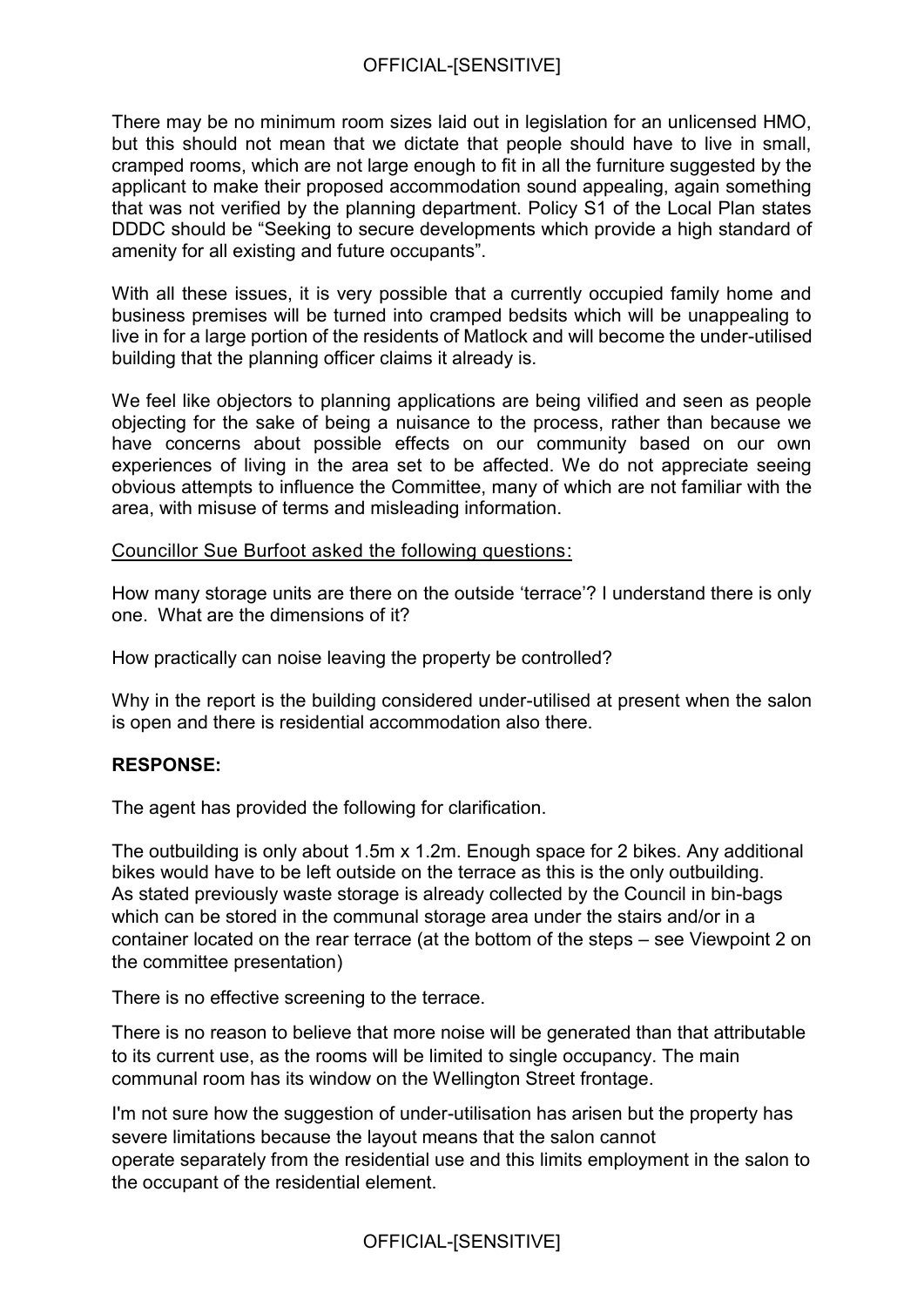Officers note the other points raised which are addressed in the Officer's Report.

### **COMMENTS RECEIVED RE. ITEM 5.5 – PLANNING APPLICATION 20/00539/FUL ERECTION OF REPLACEMENT DWELLING AND A SWIMMING POOL BUILDING (MODIFICATIONS TO PREVIOUSLY APPROVED PLANNING APPLICATION 15/00718/FUL) AT BENT FARM, FARLEY HILL, FARLEY**

1. Written copy of 3 minute submission by Mr. Petch regarding Bent Farm rebuild, prior to planning committee meeting on 20/4/21

When planning permission was initially sought for the rebuild of Bent Farm, my wife and I inspected the proposal with interest. I knew the old farmhouse and agreed it was structurally compromised.

We accepted that the new building would be larger than the original house but were encouraged that the structure would move back from the roadside and would use materials found in local architecture.

I inspected the drawings and read the design statement, finding references to a building which blended into the landscape, softened by landscaping. We did not object to the application.

Now we see a building that deviates from both the original application and the recent amended drawings in an astonishing number of ways, indeed, the officer's appraisal, at 7.9 lists 15 discrepancies impacting character and appearance of the site.

To give three examples, the dining room arm which originally was specified as single storey, has been built 2.2metres too tall and rather than being a minimum of 1800mm from highway boundary has been positioned right up to the boundary. It now looms over highway users and leaves no room for landscaping nor for the promised stone wall.

The entire main block has also been built significantly higher than the permitted height and the ridge fails to step down, but continues straight across the block

The pool block, supposedly designed to resemble an agricultural building uses plastic cladding rather than timber, has window and door openings where none were specified and is built in the wrong position. The roof lights which initially comprised 8 very small windows now has 10 very large windows. It has been built taller than permitted and it appears that a second floor has been installed despite not being detailed on any drawings.

How on earth can officers recommend approval given this level of non compliance?

Another key fact is that the building was constructed using a steelwork frame, and this frame stood for months before stone was used to fill the voids. The developer knew from the minute he commissioned the steel that he was deviating from the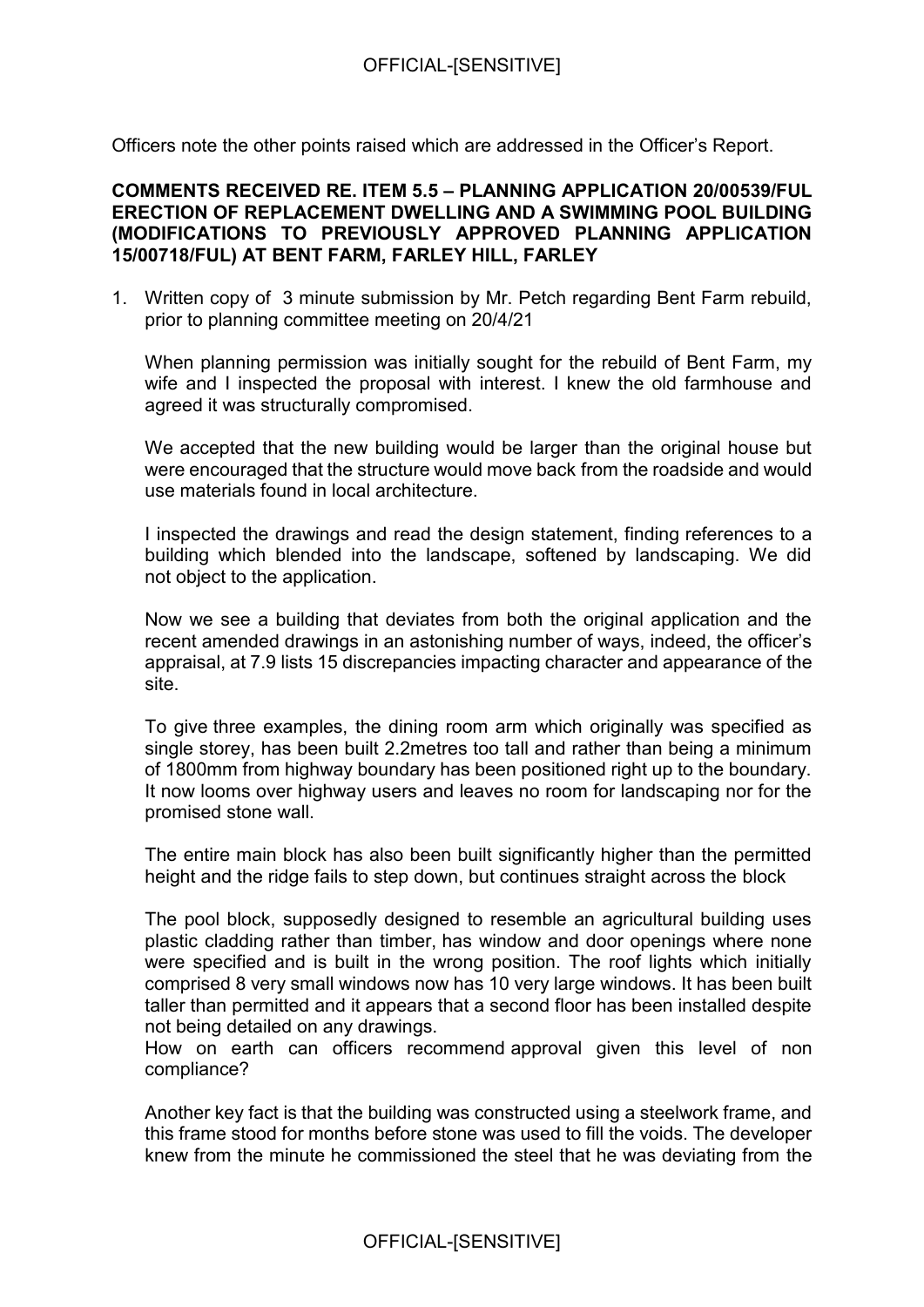### OFFICIAL-[SENSITIVE]

permitted design. There was no mistake. He gambled that authorities would not check the structure and he was right.

I contacted the Planning Department in 2019 outlining my misgivings and yet the building was allowed to progress.

Ironically, officers now appear to base their decision to support the latest planning application largely on the fact that the building is now finished. Locals know that even this assertion is wrong. It still isn't finished years later.

Had officers acted earlier, we might not be in the current situation, and when they propose adding conditions, have they forgotten that conditions have not been discharged from the original application?

If the committee takes the officers recommendation, experience suggests to us that the developer will continue to use this strategy with future projects. We urge you to protect the community and refuse permission.

2. Questions posed by the Applicant to the Development Manager during site meeting on 19th April 2021

The height of 2.2m is not correct, you have seen for yourself that it's a combination of lowering the actual ground level 0.9mtr and gaining height of 1.1mtr.

Main principle ridge elevation is correct, and has a 150mm drop down in height as shown. It's only the eaves which is not stepped.

The Chimney, as you have seen is central to the gable, and not offset, this is immaterial.

The porch is built as per original drawings and permission, we originally wanted a Gable porch but this was declined by Gareth, so again unsure what this relates to.

Swimming pool building set back from principle elevation, this is better than setting forward. Sits better on the site.

Stone to pool building to top of windows, this is as discussed with yourself on site during the original construction.

Cladding to swimming pool building Horizontal and not Vertical, completely irrelevant in terms of visual, or planning.

Fencing only temporary until the stone wall is built as requested.

#### **RESPONSE:**

Officers note the points raised which are addressed in the Officer's Report. Officers contend, that whilst levels may have been lowered, the mass of the projecting element of the building nearest to the property access has not been built to the approved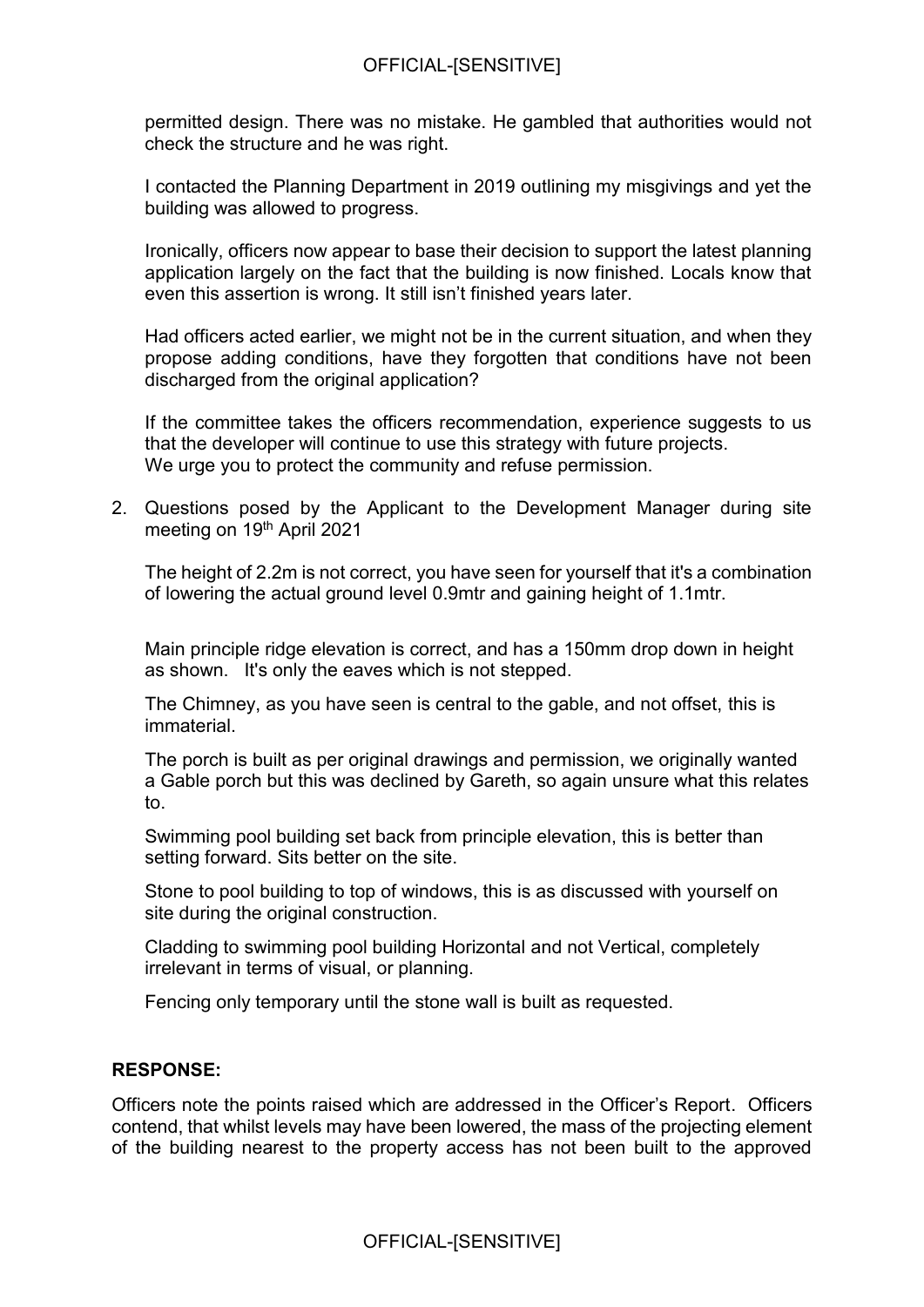dimensions and does not appear as a single storey building which was part of the original design ethos.

The lean to porch reflects what was ultimately approved with the original planning permission.

## **COMMENTS RECEIVED RE. ITEM 5.6 – PLANNING APPLICATION 20/00919/FUL RETENTION OF AGRICULTURAL ACCESS TRACK AT LAND OF OLD STONE LANE, MATLOCK**

1. Councillors Flitter and Purdy and have advised that they have received emails and photographs raising concerns from neighbouring residents who have submitted photographs contained which they advise evidence how incorrect and deceptive the Applicant's (Harron Homes) submitted drawings are (photographs could not be opened)..

Neighbours advise that the Applicant claims that such a substantial 'access track' is required by the farmer. However there has been no representation submitted by either the land owner or tenant (farmer) during the consultation period to support this excessive installation, built "in line with DfT specification for highway works" (Application documents). The true reason for the over-engineered access into the neighbouring field (which is currently within the Development Boundary), built by a house-builder in a field owned by another house-builder, is questionable.

### **RESPONSE:**

Officers have raised concerns in the Officers' Report with regards to the accuracy of the Applicant's submission

2. Further comments from a local resident:

Contrary to Harron Homes' retrospective application, the track is much closer to our property boundary than shown on the application plans, being only 1.7m from our boundary at the southern end of the track, far closer than what Harron Homes themselves deem to be a 'safe' distance from the neighbouring properties

By way of background, the retaining wall to the rear (east) of our garden (adjacent to the land on which the track has been constructed), was never intended to be built, being absent from all development and plot plans. Our garden was originally intended to be an inclined bank with no significant retaining structure required. The retaining wall was hastily built after we had legally exchanged, following a plant vehicle falling from the area of the access track and breaching the rear of our neighbour's plot. We understand that no construction design or detail exists for the retaining wall at our plot, or our neighbours' plots, therefore we are certain that this wall was not designed or built to cater for the additional load of a significant amount of imported earth being emplaced above and behind the wall during the construction of the track.

We would consider whether the reason for the ground levels around the track being so drastically increased from their previous elevation was in part to dispose of excess, unwanted material from the development. However, in doing so this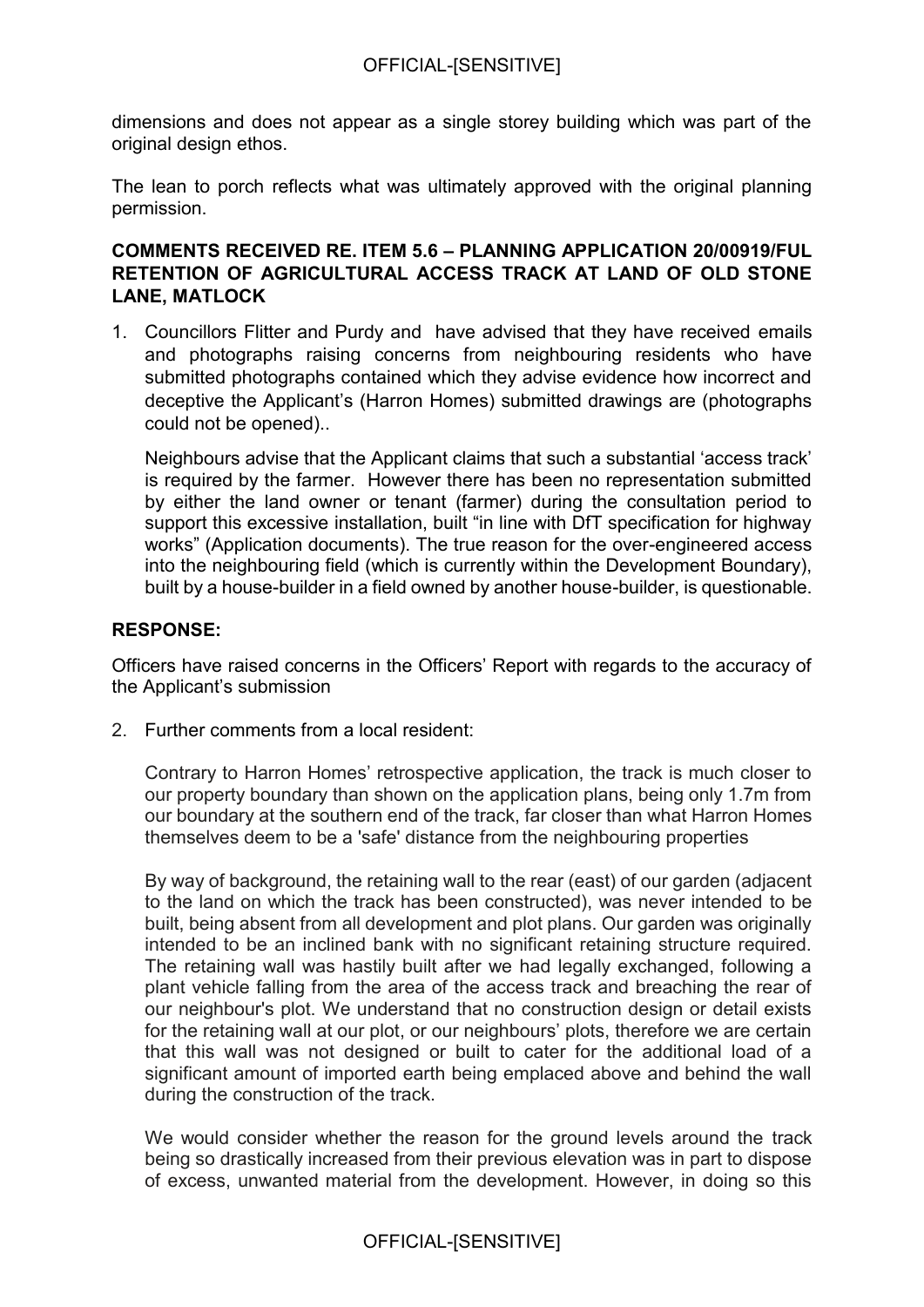has not only significantly increased the load behind our retaining wall – for which Harron Homes have no design detail – but also drastically reduces the privacy, and indeed security, of our garden. Walkers regularly utilise the farmers access track to gain entry into the adjacent fields – which are not on a public footpath. Almost daily those walking along the track stop to peer into our garden, sometimes in passing but sometimes by climbing onto or hanging over the fence on our eastern boundary. This would not be possible if the ground level had not been so significantly elevated. We have also had both dogs and children attempt to gain entry into our garden over the wall on our southern boundary, after having followed the track into the farmer's field.

We have in the last month observed contract staff treating the soil embankment between our boundary and the track in question with weedkiller, presumably in preparation for replanting works, however this is suggestive to us that Harron Homes have no intention to undo any of the works that are subject to this application and intend to proceed with their intentions to leave the track and surrounding land as per its current level and construction, unless enforcement action is taken.

We absolutely support the farmer being able to access the fields to the south of the track in question, however we strongly object to Harron Homes' retrospective application, being both inaccurate and unrepresentative of the construction that has been made and with the potential to have significant detriment to neighbouring properties and persons going forward. We would therefore request not only the removal of the structure of the track but also the elevated levels that Harron Homes have created across this field.

3. Further comments from a local resident:

We would like to thank the Planning Officers for the detailed summary of the objection points received, and for their recommendation of Refusal.

Within the recommendation to *"remove the track and reinstate the land prior to the works having taken place"*, the applicant must remove the large volume of imported earth (260 tonnes behind our property alone) that has created the artificially raised platform for the access track. The previous contours of the field graduated down to level with the retaining wall; the artificial track height is level with the top of the fence above that retaining wall.

This increased height at close proximity to the neighbouring boundaries causes loss of residential amenity through overbearing, and loss of privacy from the public who will continue to use the raised platform to access the adjacent field, rather than follow the footpath. Moreover, it compromises the structural integrity of the retaining wall (specified to retain only 1.3m height); risking the safety of both users of the public right of way and residents of the adjacent properties. Each of these issues were avoidable had the track been at a lower, more reasonable level and scale.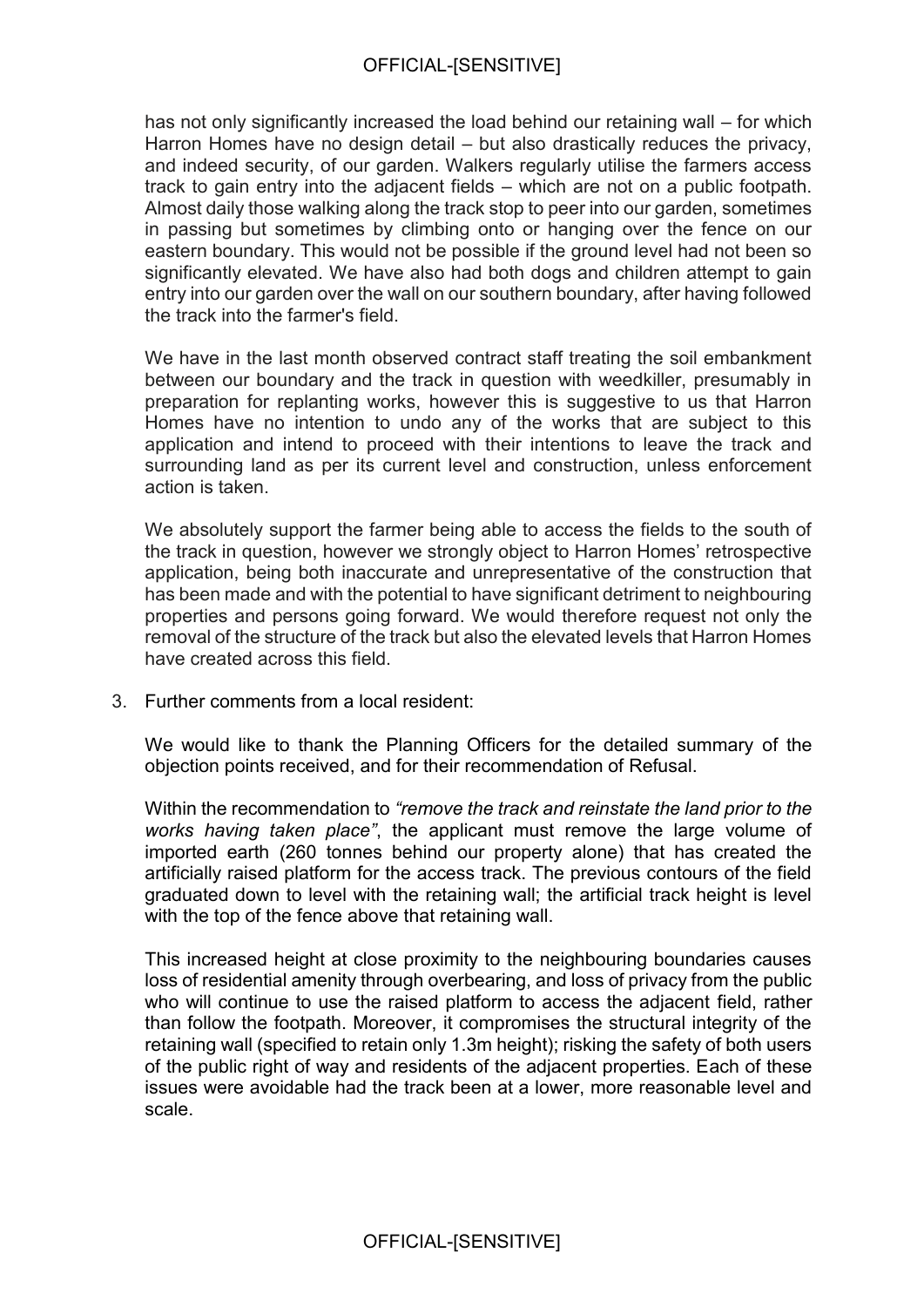No calculations or site-specific design drawings were produced prior to the additional loading of earth and materials to construct the track; it was just informally piled-high, ad-hoc.

Within their Planning Statement, Harron recognise the risks of plant falling across the boundary into the houses or damage to the retaining wall or drainage infrastructure. Had Harron properly considered these risks in advance, then designs, structural calculations and communications with the DDDC Planning Authority would have taken place prior to construction, to ensure that their solution sufficiently addressed the risks. Unfortunately, this was not the case.

We hope that Committee members have been able to see the actual height, gradients and scale of the track, either in person or via photograph, to see how the reality differs from the deceptive cross-sectional drawing submitted by the applicant.

The Applicant claims that such a substantial 'access track' is required by the farmer, however, there has been no representation submitted by either the land owner or tenant (farmer) during the consultation period to support this excessive installation, built "in line with DfT specification for highway works" (Application documents).

The track is ostensibly for a single tractor and trailer. The DfT prescribe a lane carrying HGVs and tractors to be 3.25m wide; why, therefore, does the track have to be 5m wide? The track is the same width as the residential roads within the Thornberries development, and is referred to within the Applicant's Planning Statement as a "service road". The true purpose of the over-engineered access into the neighbouring field, built by a housebuilder in a field owned by another housebuilder, is questionable.

### **RESPONSE:**

Officers advise that members note the comments and have no comments to make on the specific points raised.

#### **RESPONSE:**

The Officers' Report raises concern with the structural stability of the retaining wall.

3. The Applicant has submitted the following Statement

My name is Andy van Vliet, I am the Planning Manager (North Midlands Region) for Harron Homes, a family owned, medium sized volume house builder. The Planning Committee are being asked to consider the above application on Tuesday 20th April, and I felt it important to provide you with additional information to that provided in the committee report.

The track is to facilitate an existing agricultural right of way at the rear of the Harron Homes newly constructed Thornberries Estate, Bentley Bridge, Matlock. A plan and typical section of the proposals is provided at the end of this letter.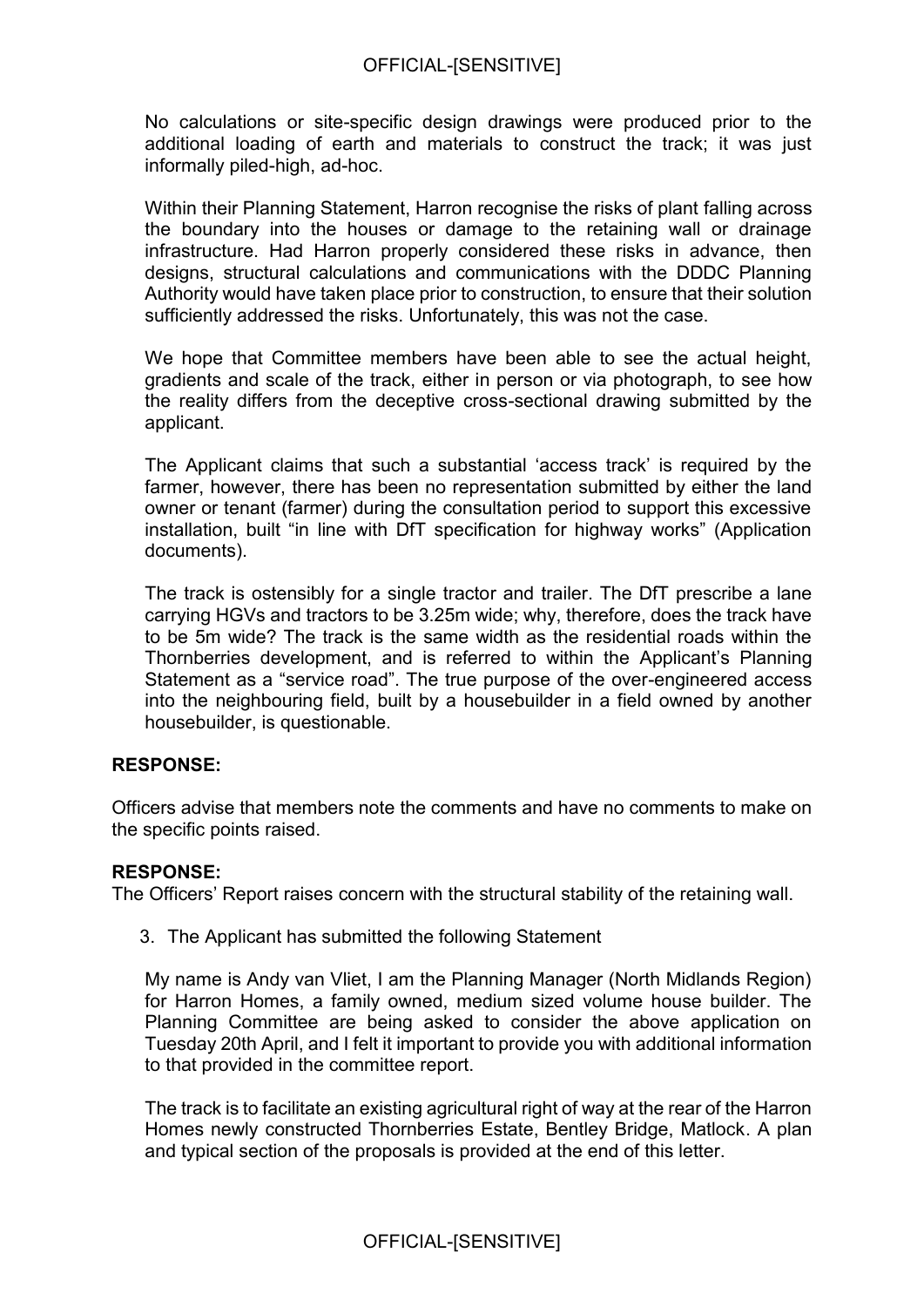Decision summary

'Private ways' or 'farm tracks' are often developed to support the operation of agricultural uses and they can have permitted development rights. However, in this case Harron Homes inadvertently failed to seek prior approval from the Local Planning Authority as we should have done. This was an error for which we sincerely apologise. The Local Planning Authority requested a retrospective application to formally deal with the issue which Harron Homes complied with. At the outset officers appeared to accept the principle of the development, but did

not consider the visual impact of the track as constructed to be acceptable. Officers set out, in an email 4th December:

*'The proposal could be acceptable provided the access can be demonstrated to be necessary to sustain agriculture on the holding and that the central part of the access track be excavated and returned to grass, with the two tracks being no more than 500mm wide from beginning to end.'* 

We discussed the application with officers and informally proposed a number of different design solutions, all of which were rejected. These included:

Dec 2020: Reducing the overall width of the track to 3.8m Feb 2021: Providing two tracks each 1.3m wide with grass in-between

The officer's guidance then changed in an email of the 30th March which stated *'The fully made section of roadway and dual track beyond, running along the rear of plots 31 – 33 is considered unnecessary and results in unwarranted harm to the local landscape'* (ie the track would not be acceptable in any form).

We subsequently met with officers and agreed that the application should go to the planning committee so that elected members could be fully appraised of the facts and party to the decision.

### Principle of development

The farm track is necessary to enable a legal right of access to sustain agricultural operations in the field to the south of the Thornberries housing estate. The track has been designed and constructed so as to be fit for purpose in enabling heavy farm machinery to access the fields across sloping land whilst moving adjacent to, but a safe distance away from, the residential gardens below. A large tractor can be 2.75m wide and trailers vary in width. A wide turning area is required for articulated vehicles. The track has been constructed in a crushed stone material that will blend into the landscape over time as it is used.

The land in question was originally owned by WildGoose Construction, Harron Homes purchased land to enable the housing development and WildGoose retained the field to the east of the site.

A local farmer, Mr Statham, historically crossed the field to access his land to the south of the housing development. He retains a legal right of access to his land for agricultural purposes.

The construction of the development has meant that the farmer is now using a different route to the one originally taken across the fields to access the land to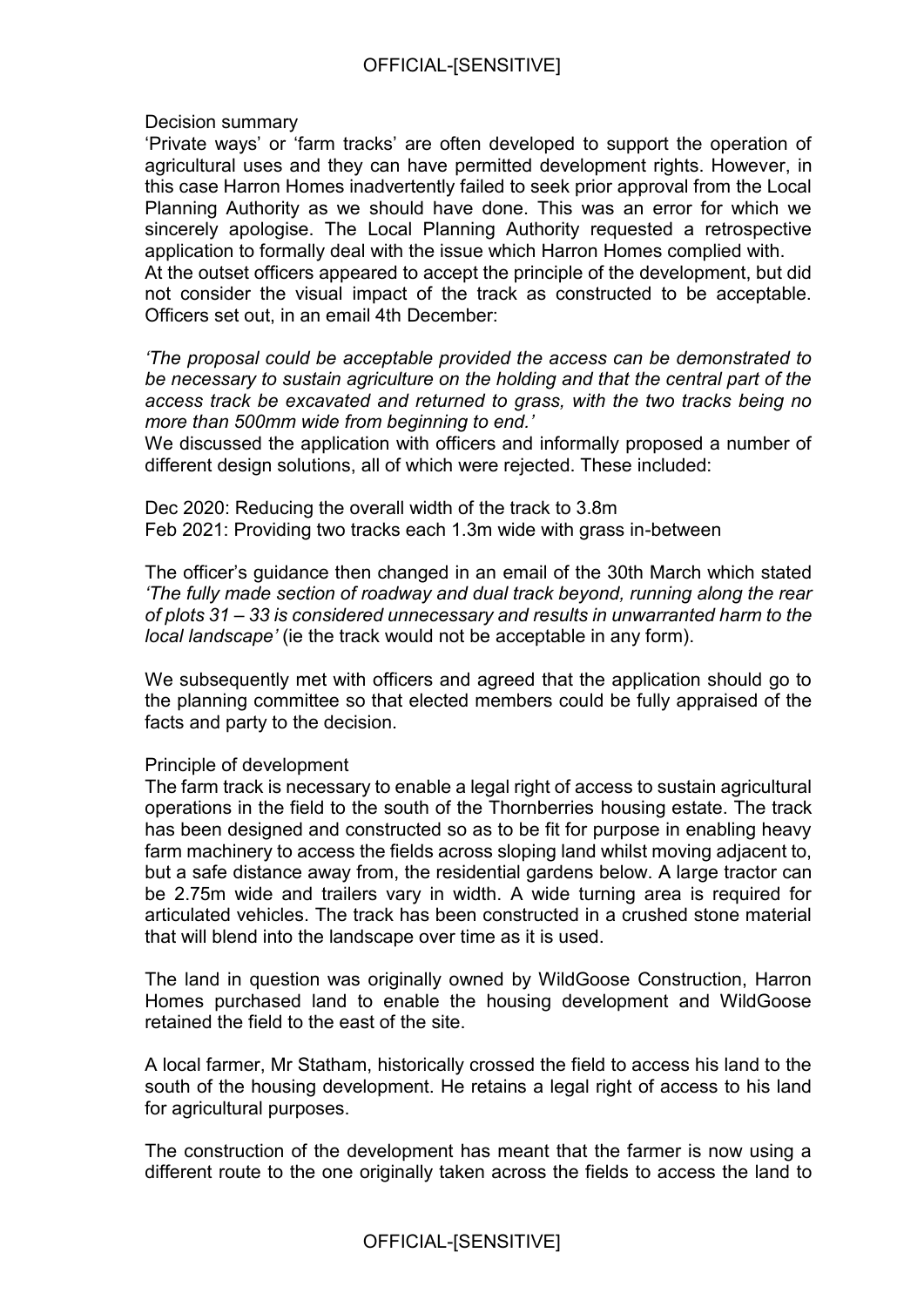the south. His access is now through the housing development and then directly south (at the end of Old Stone Lane). The original land sloped steeply down towards these gardens. This has necessitated a safer, engineered, vehicle running surface to be constructed.

The farmer has informed me that he takes large tractors with articulated trailers and large farm machinery into the fields to the south. He also informs me that the conditions across the Wildgoose land are often wet, as you would expect with surface water run-off from the field.

#### Design of the track

The track was constructed to appropriate standards to ensure the safe passage of tractors/ farm vehicles and trailers, to mitigate the impact of the steep slope, and considering the proximity of the adjacent dwellings/gardens on the low side of the bank.

Our application sought permission for the track as it has been constructed. The track is approximately 4.5-5m wide and constructed of compacted stone. This was a width requested by Mr Statham, although he has subsequently agreed that a reduced width of 3.8m would be serviceable as an agricultural access.

Appropriate drainage has been designed into the scheme including a land drain on the low side of the track.

We engaged in discussions with the Council and provided a number of design revisions. We offered to reduce the overall width of the track and to revise the appearance to create two narrower 'chatter tracks' instead of a single running surface.

During the discussions Council officers set out that they would accept two 500mm wide tracks so as to reduce the visual impact. The track is of a crushed stone material and mud will be tracked over it by farm machinery. Whilst we accept that the track currently appears a little incongruous, over time it will be meld into the landscape and be covered in a natural patina.

We believe that the two 500m width tracks proposed by officers are impractical; they are too narrow for farm machinery to run along as they will obviously have wide wheels and variable axle lengths. The tracks will be hard to see over time and will be damaged as the wheels come off the edge of the track.

We did, however offer to adopt this general approach in our discussions with the Council albeit it we felt that the two tracks should be wider. We proposed to reduce the overall width of the track to 3.8m and to reform the surface to two tracks that were 1.3m wide each. This proposal was rejected by the Council as unnecessary in their view. We do not believe that this decision took proper account of the potential health and safety risks.

#### **Conclusion**

In summary, the track is necessary to facilitate safe agricultural access to the fields to the south of the estate. An access way made up of crushed stone, adjacent to